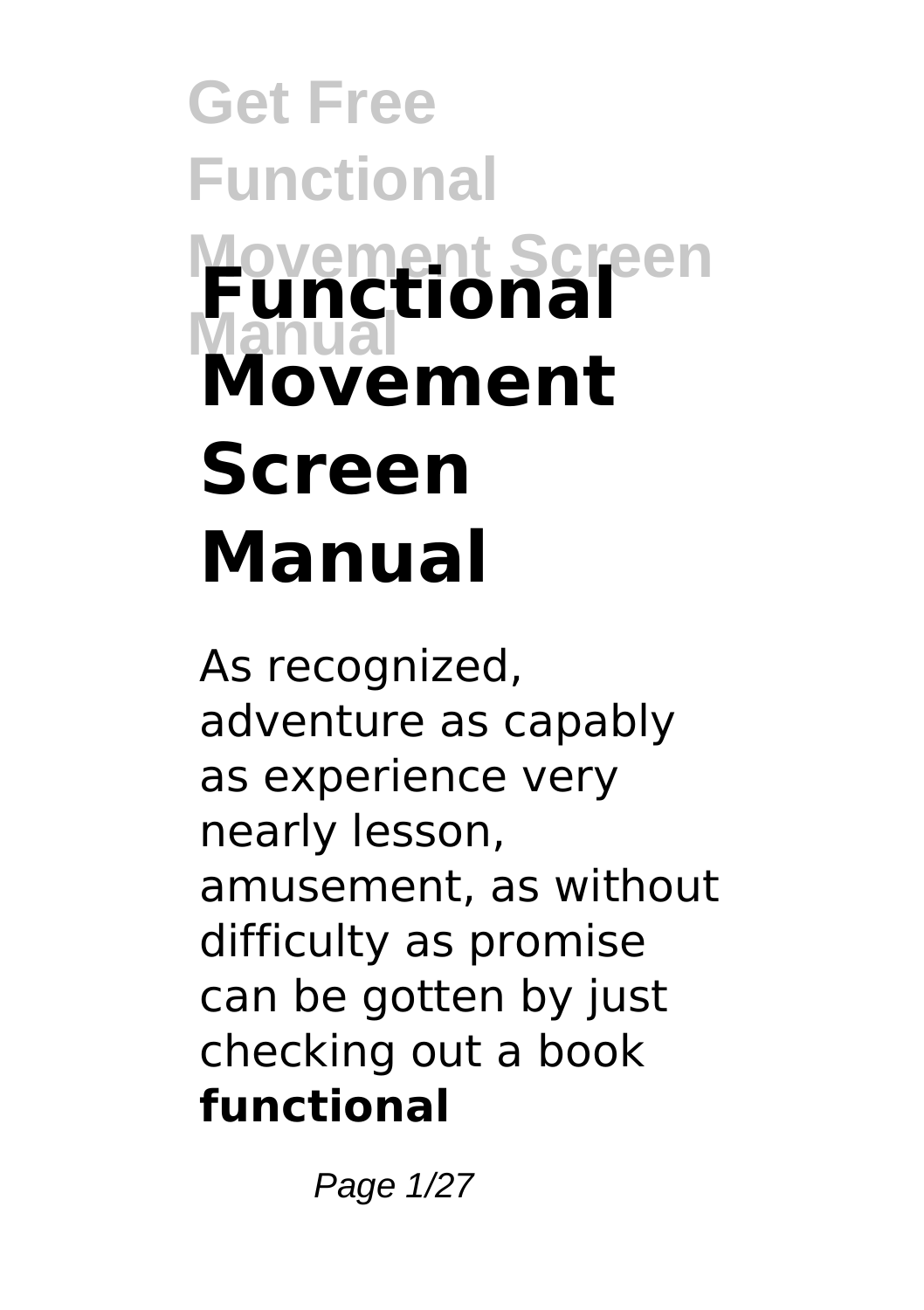**Movement Screen movement screen manual** also it is not directly done, you could undertake even more as regards this life, not far off from the world.

We have enough money you this proper as capably as easy artifice to acquire those all. We come up with the money for functional movement screen manual and numerous book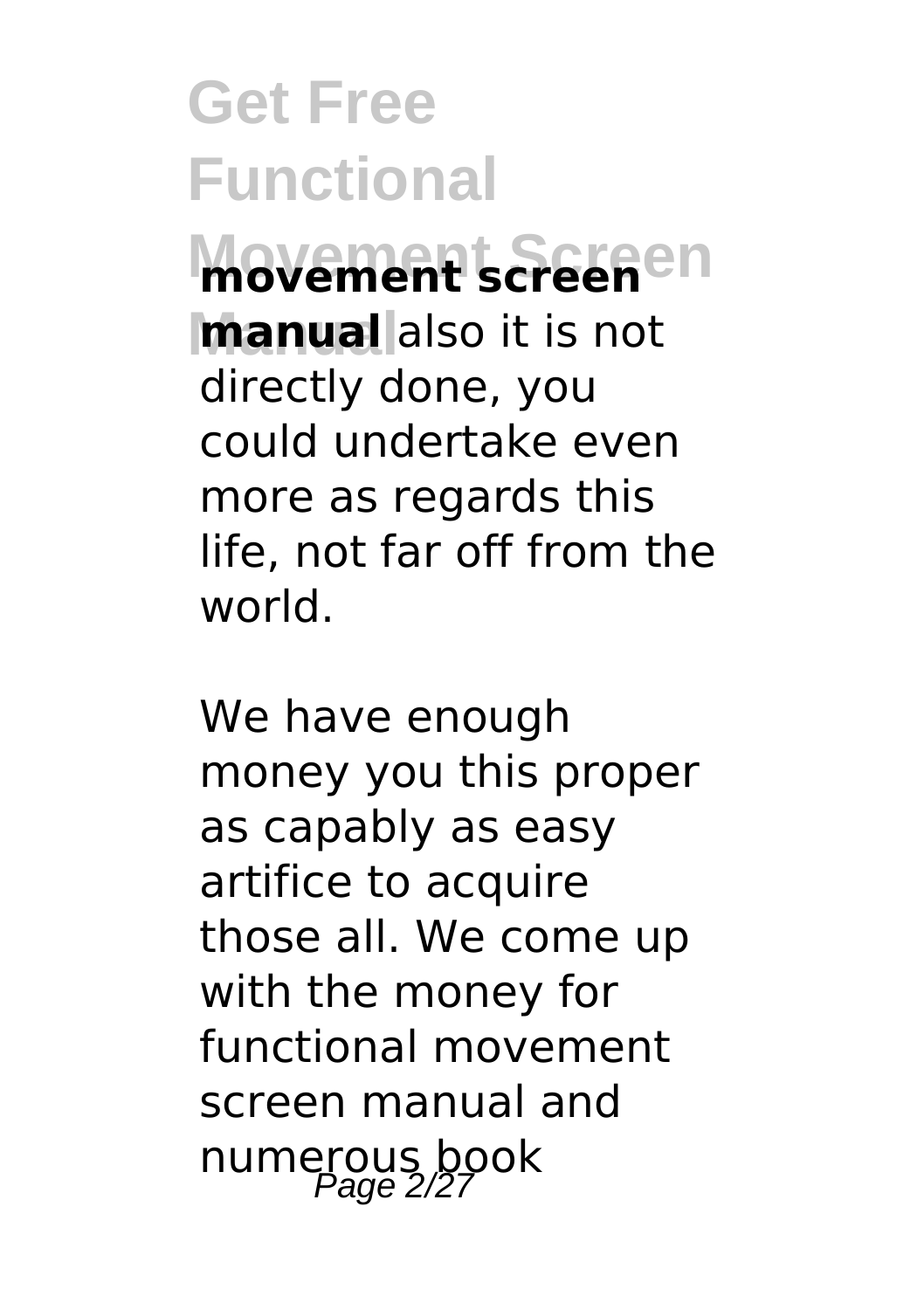collections from Creen **Manual** fictions to scientific research in any way. along with them is this functional movement screen manual that can be your partner.

ManyBooks is a nifty little site that's been around for over a decade. Its purpose is to curate and provide a library of free and discounted fiction ebooks for people to download and enjoy.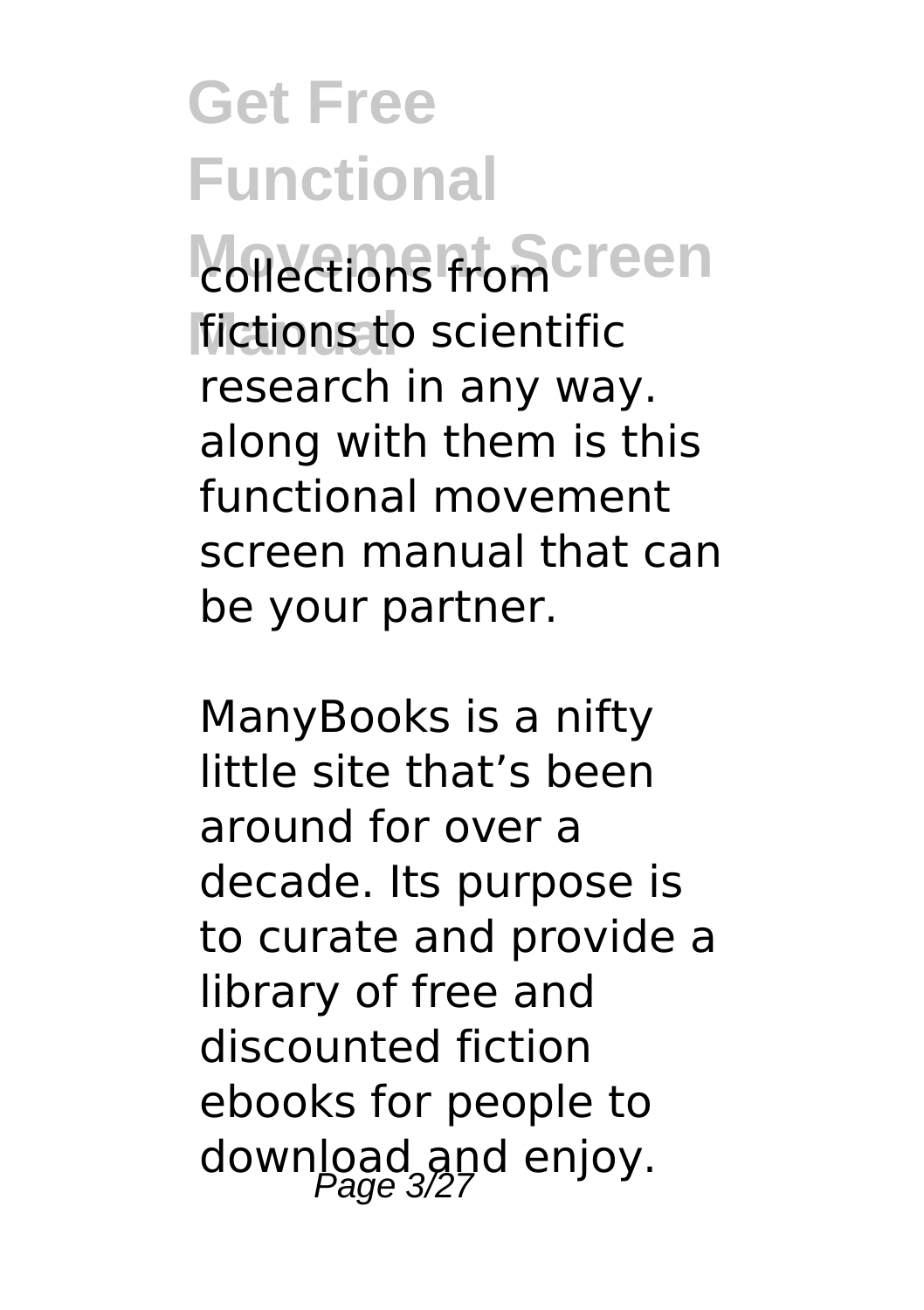**Get Free Functional Movement Screen**

**Functional Movement Screen Manual** The Functional

Movement Screen captures fundamental movements, motor control within movement patterns, and competence of basic movements uncomplicated by specific skills. It will determine the greatest areas of movement deficiency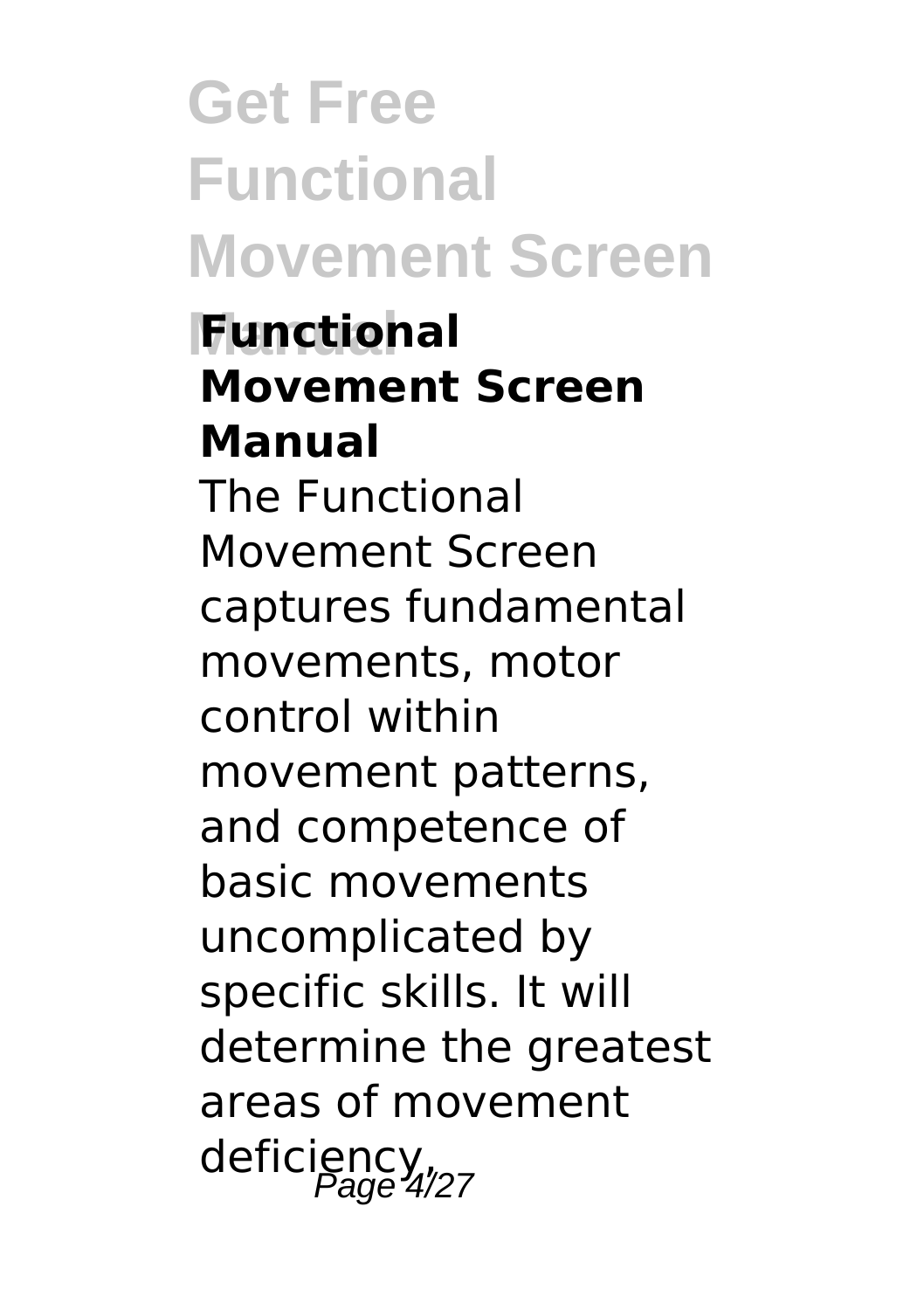demonstrate<sup>t</sup> Screen **Nmitations** or asymmetries, and eventually correlate these with an outcome.

#### **Name: Level 1 - Functional Movement**

Instructions. •Stand tall with your feet approximately shoulder width apart and toes pointing forward. •Grasp the dowel in both hands and place it horizontally on top of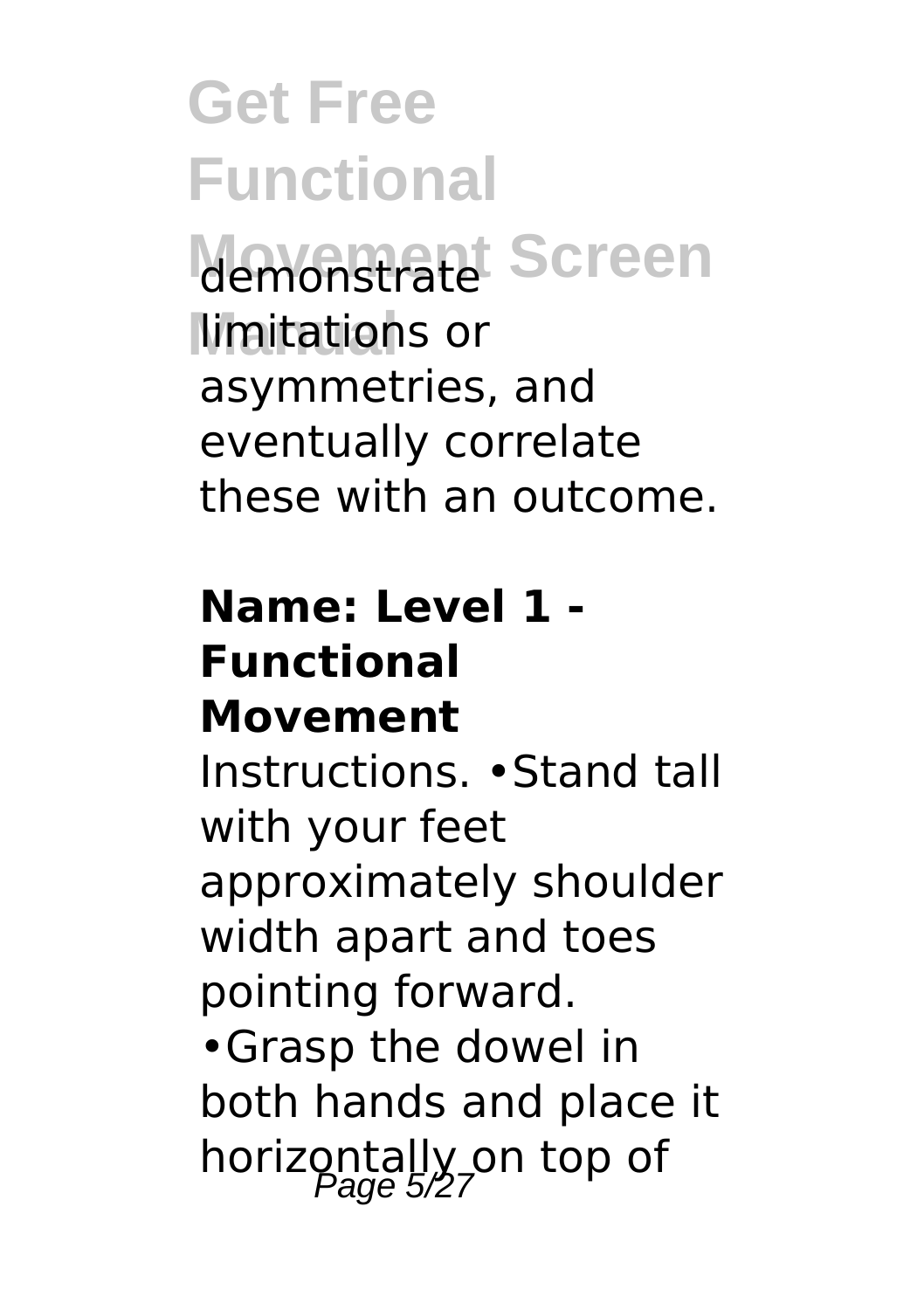your head so your een shoulders and elbows are at 90 degrees. •Press the dowel so that it is directly above your head.

### **VERBAL INSTRUCTIONS FOR THE FUNCTIONAL MOVEMENT SCREEN** The Core Training

System includes The Functional Movement Screen and corresponding corrective exercises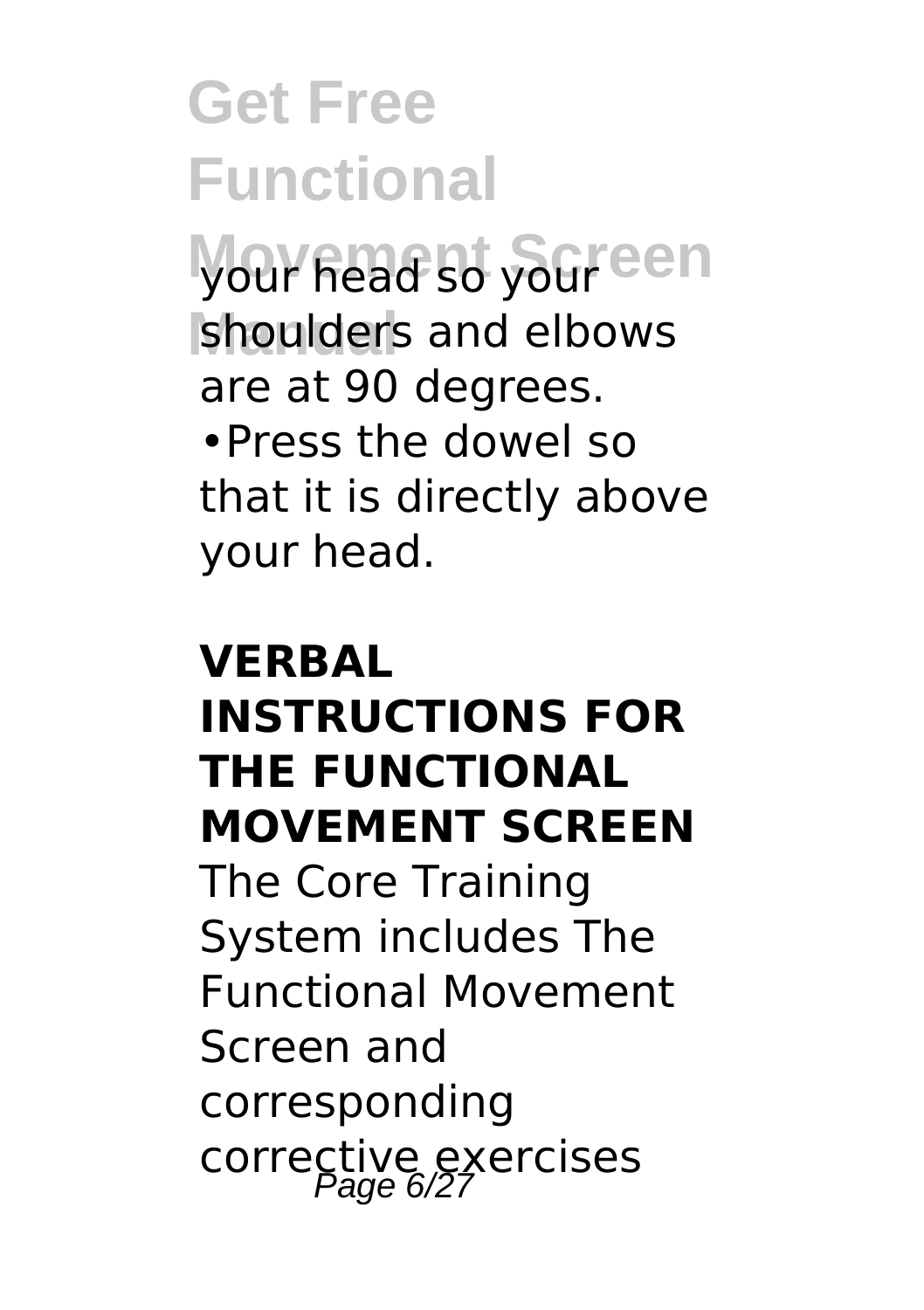combine to create aen cohesive core training program. This manual is designed to provide education, research and innovation to sports medicine, athletic training and fitness professionals.

**Advanced movement screen manual - BOJAN AVRAMOVIC** The Functional Movement Screen. The Functional Movement Screen (FMS) is a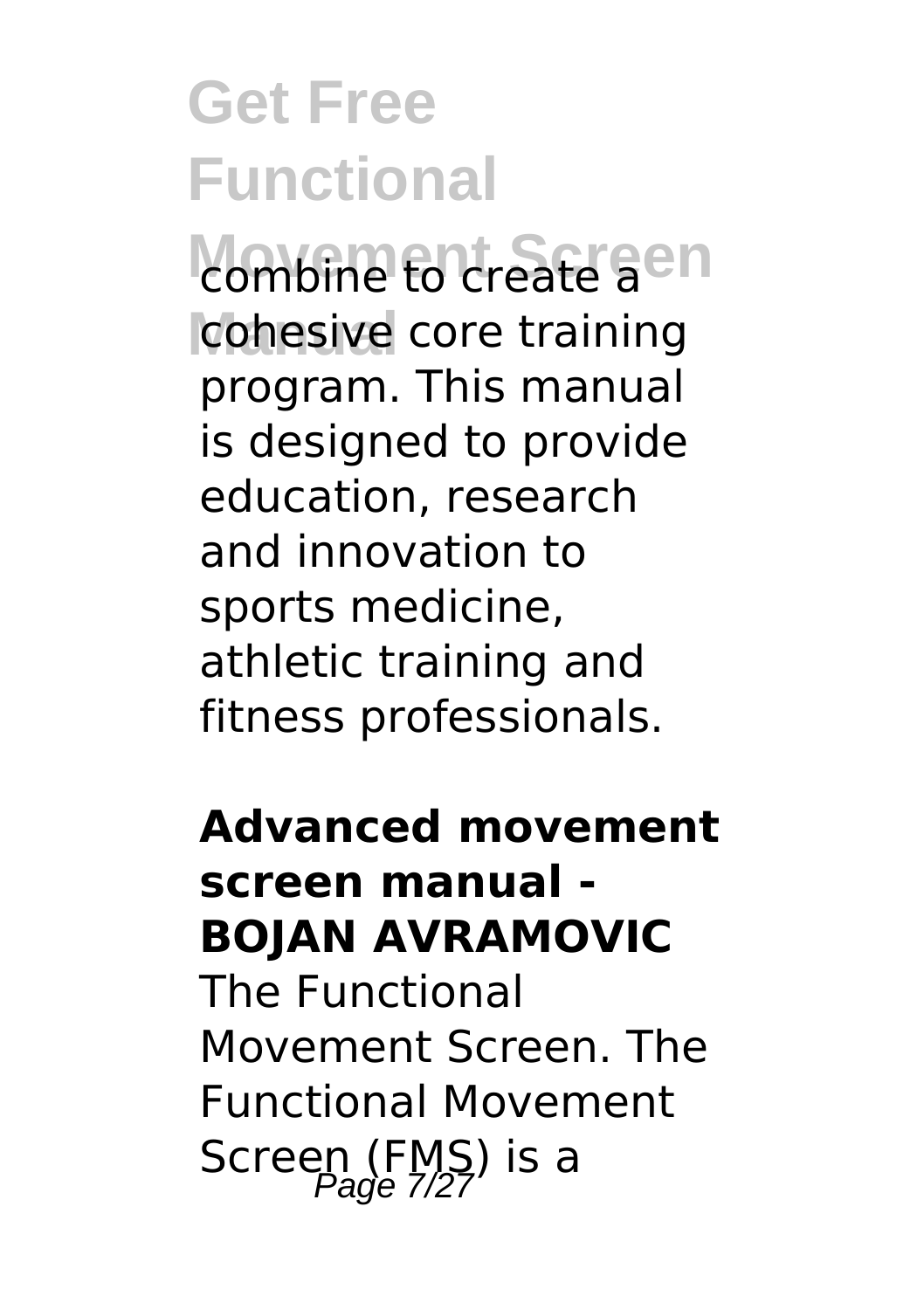screening tool used to<sup>1</sup> evaluate seven fundamental movement patterns in individuals with no current pain complaint or musculoskeletal injury. The FMS is not intended to diagnose orthopedic problems but rather to demonstrate opportunities for improved movement in individuals. The screen is designed to place an individual in extreme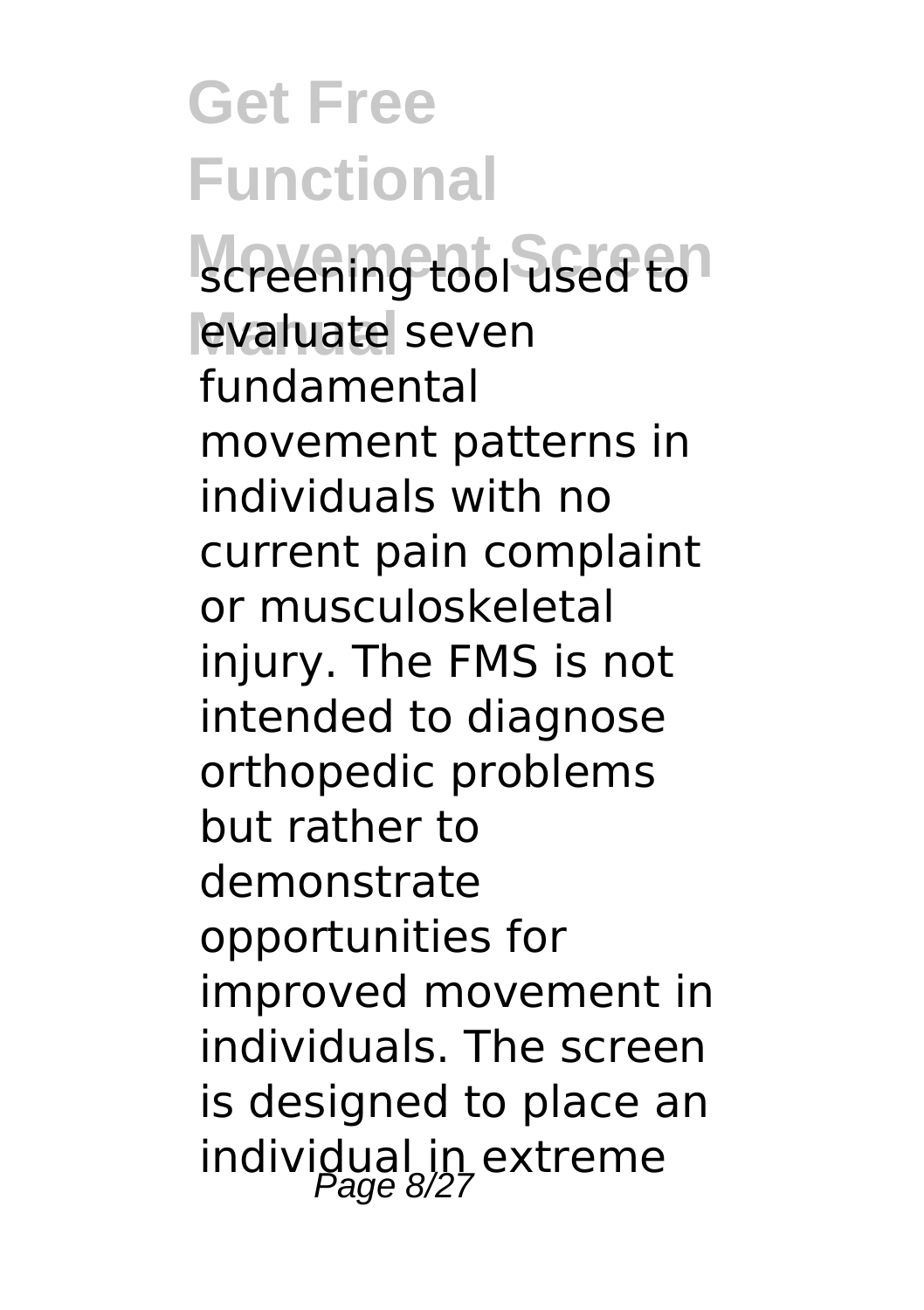positions where creen **Manual** movement deficits become noticeable if appropriate stability and mobility ...

### **AN INTRODUCTION TO THE FUNCTIONAL MOVEMENT SCREEN** Grading the Functional Movement Screen: a comparison of manual (real-time) and objective methods. J Strength Cond Res 30(4): 924–933,

2016—Although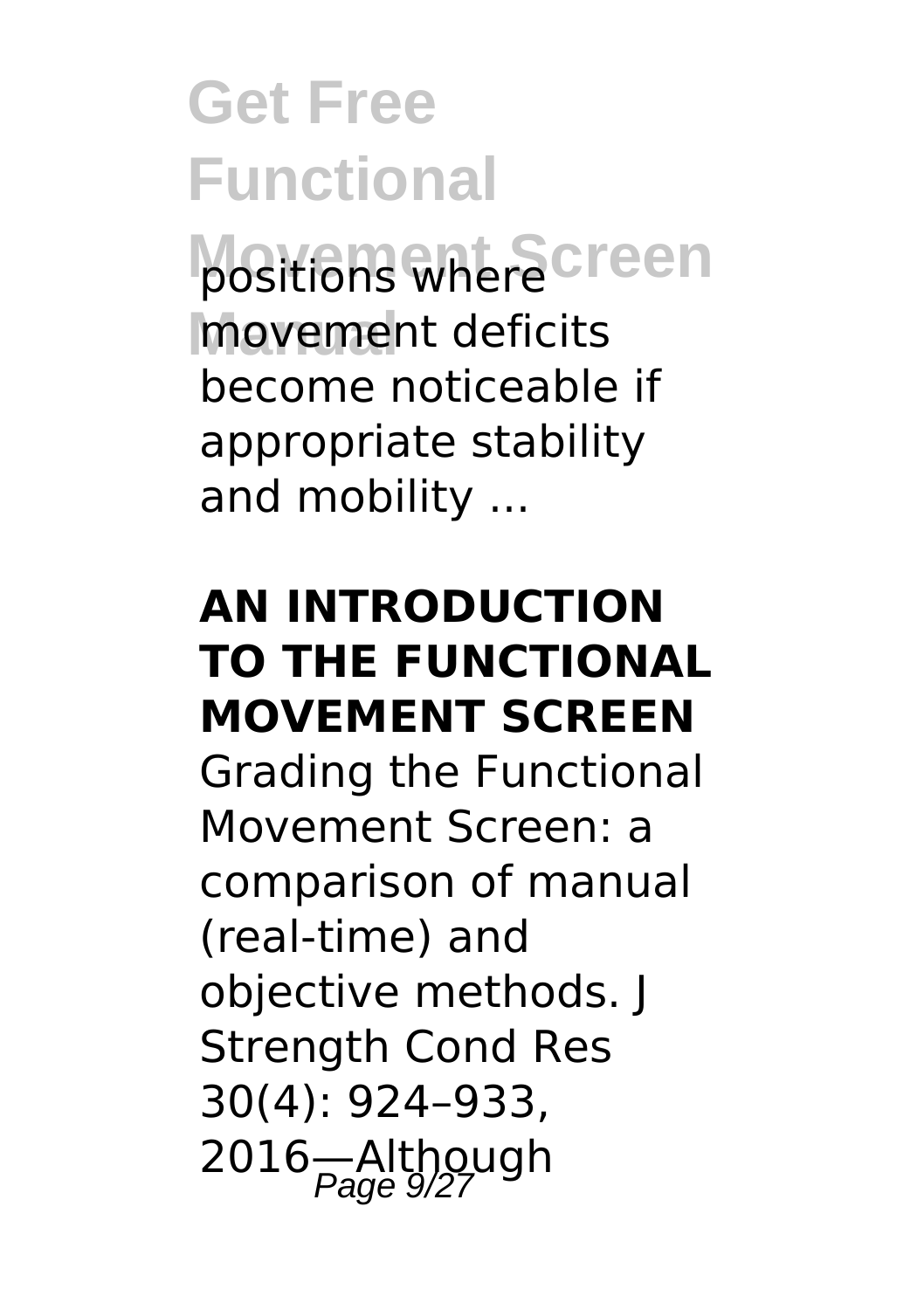**Intertester and Screen Intratester reliability** have been common themes in Functional Movement Screen (FMS) research, the criterion validity of manual grading is yet to be comprehensively examined.

### **[PDF] Grading the Functional Movement Screen: A Comparison ...** The beauty of the Functional Movement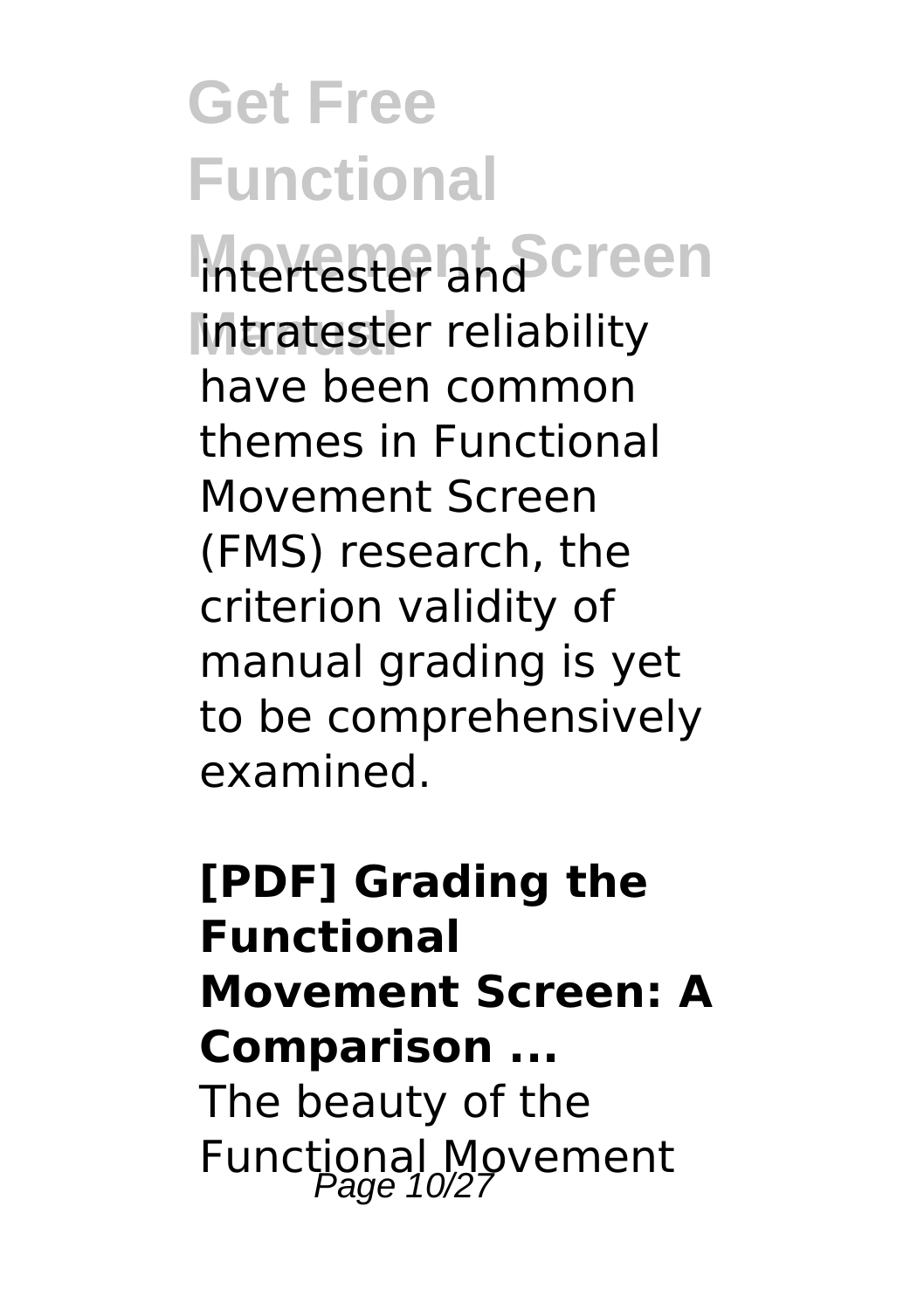**Screen is that Screen** personal trainer, athletic trainer or strength and conditioning coach can learn the system and have a simple and quantifi able method of evalu- ating basic movement abilities. The FMS only re- quires the ability to observe basic movement patterns already familiar to the coach or trainer.

### **The Functional** Page 11/27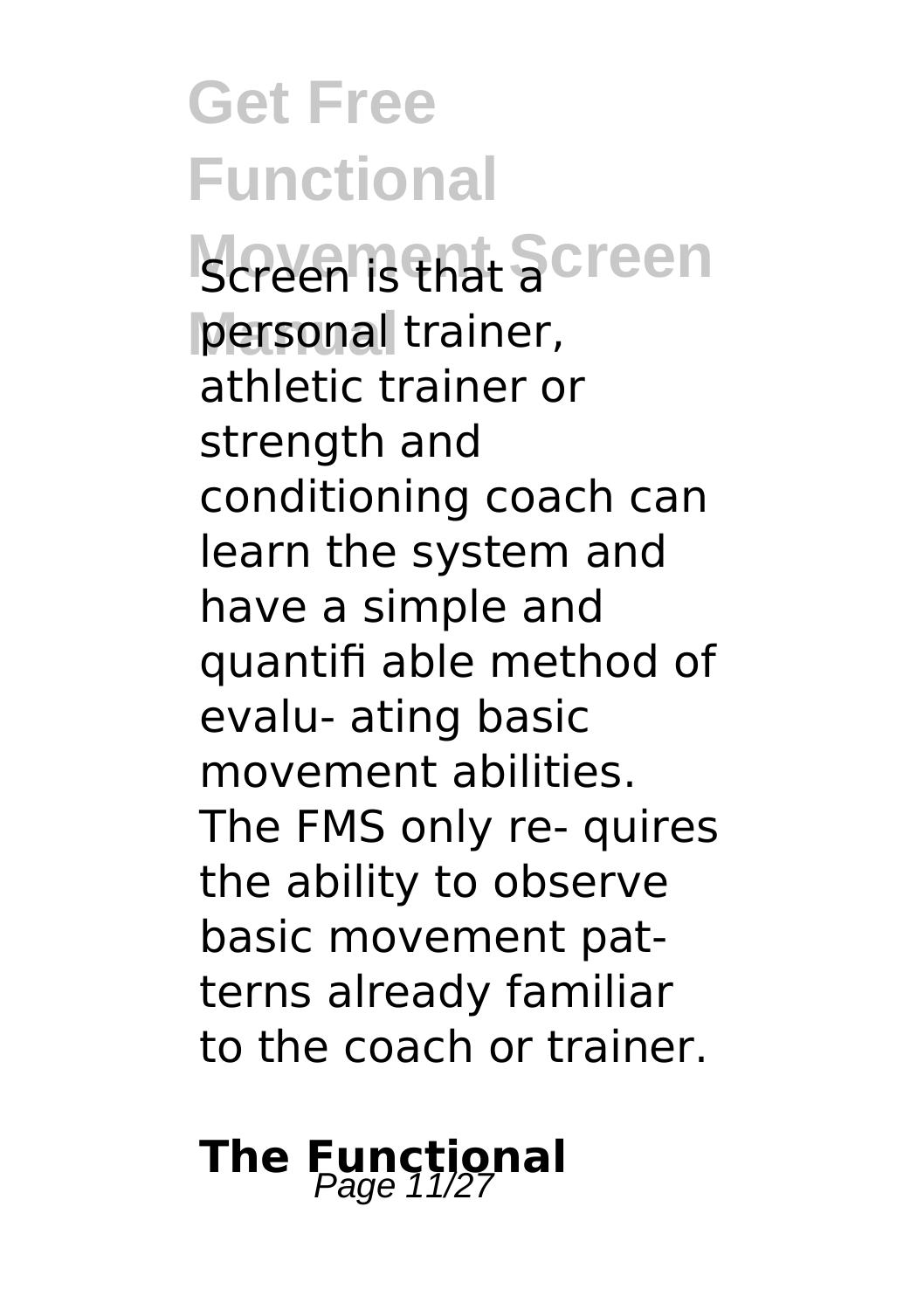**Movement Screen Movement Screen The Functional** Movement Screen (FMS), and later the Selective Functional Movement Assessment (SFMA), was developed to help clinicians and health care professions screen individuals for risk of injury and / or a dysfunctional or performance-limiting movement pattern. The FMS was first presented commercially as a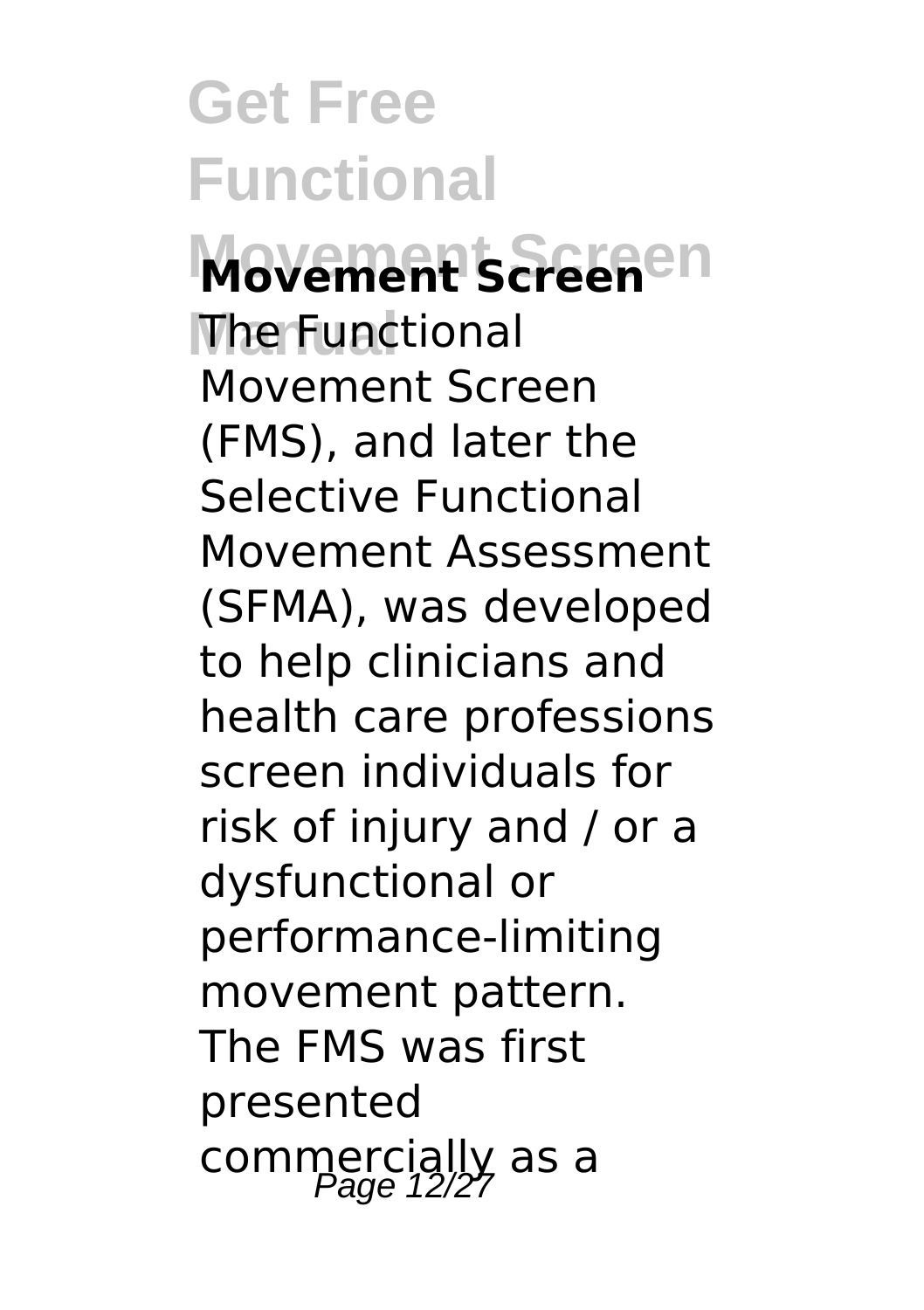manual for screening<sup>n</sup> athletes and the product line was later expanded to include a range of equipment for performing the screen, certifications for those screening athletes, seminars ...

**Functional Movement Screen (FMS) - Physiopedia** Functional movement (FMS 2s and 3s only) basic Motor Control –move to fitness and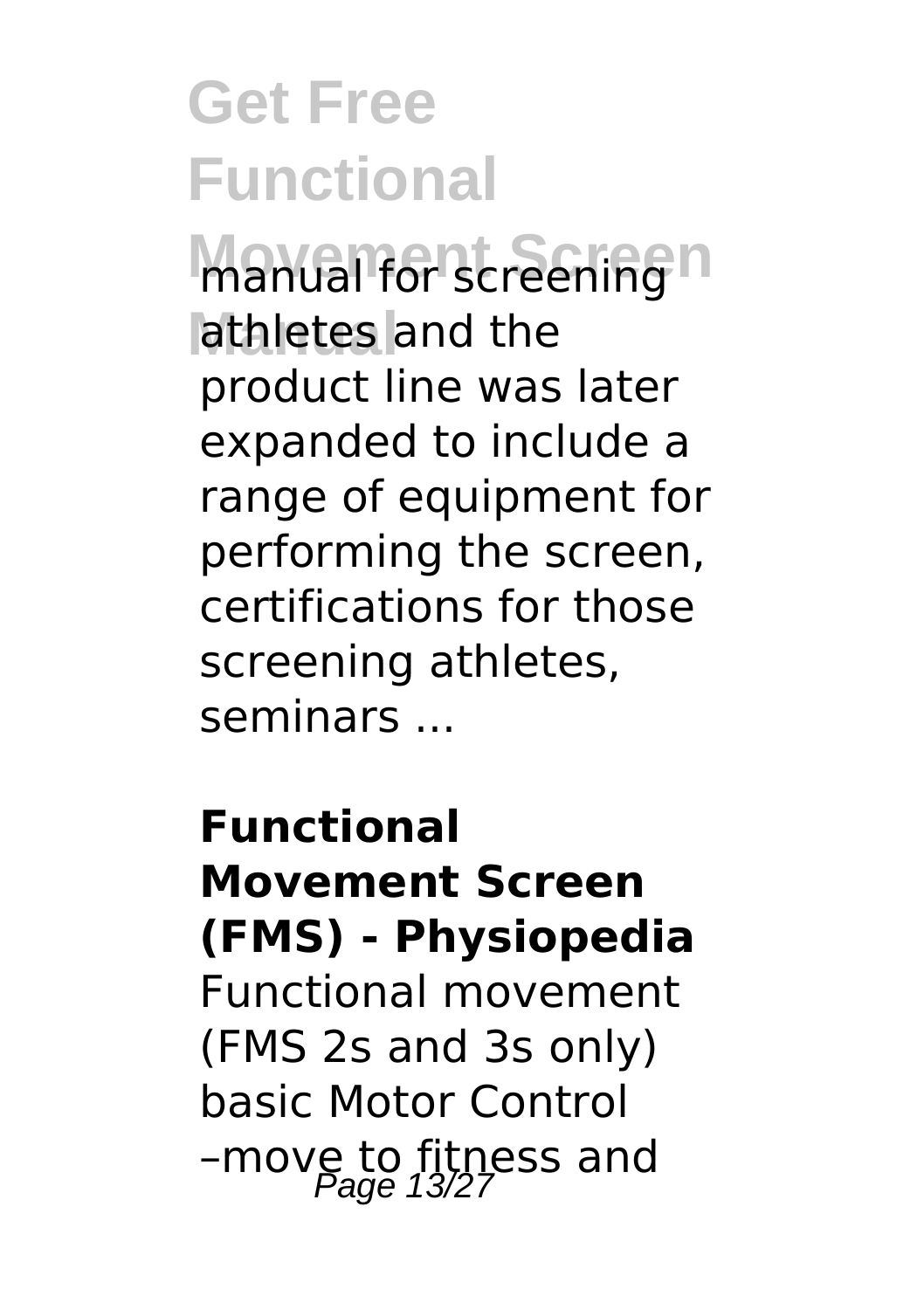performance testing.<sup>en</sup> **Dysfunctional** movement (FMS 1) correction –focus on mobility and stability issues within '1' pattern. Movement health problem (FMS 0) assess for diagnosis in the '0' pattern. 16.

### **Balance, Posture and Movement - Functional Movement** Demonstrate the use of the Functional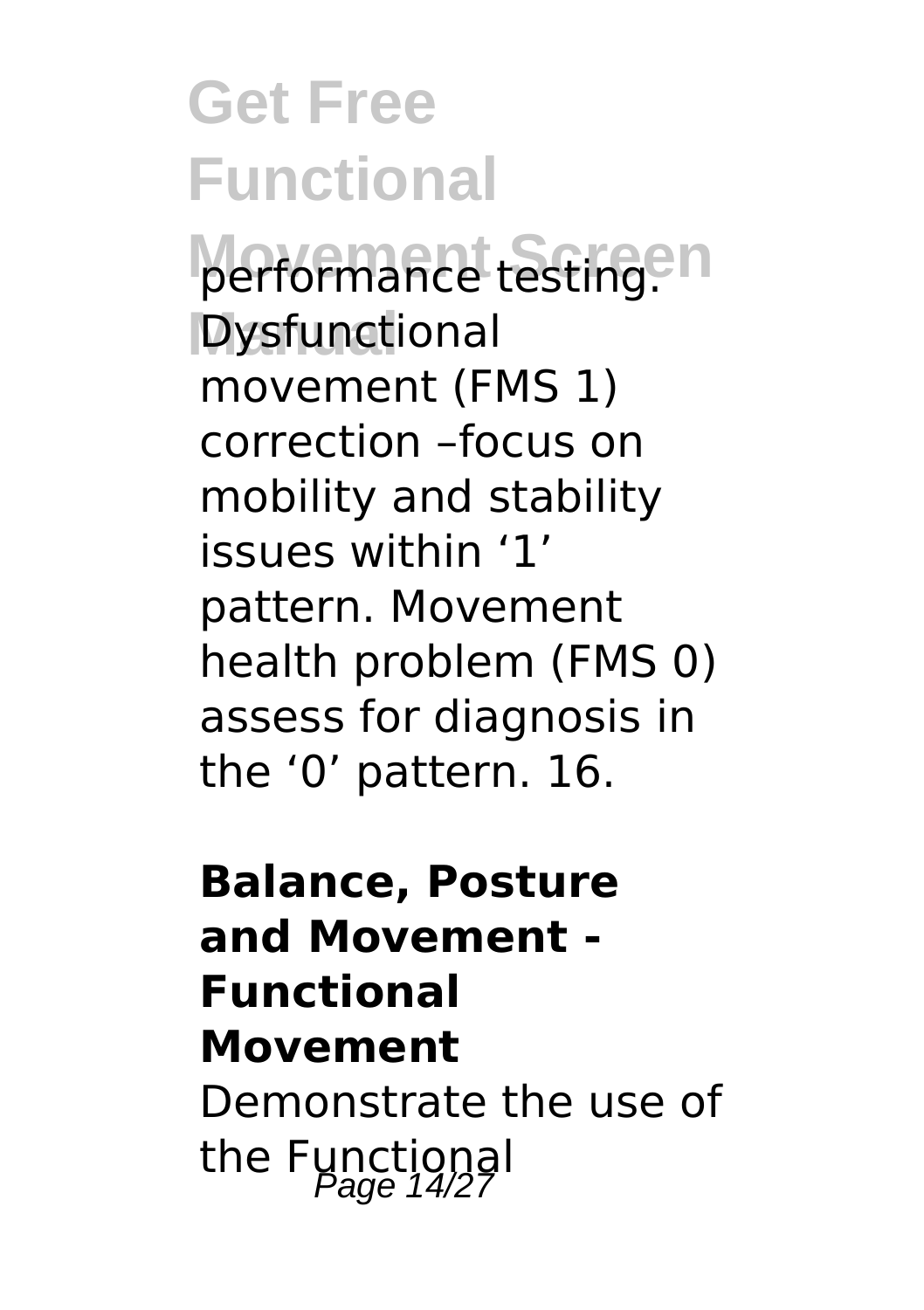**Movement Screen** Movement Screen **Manual** instructions and procedures. The principles of movement are implemented from the results we derive from the Functional Movement Screen, allowing professionals to make programming decisions with precision and purpose.

### **Functional Movement Systems**

Learn how to correct movement limitations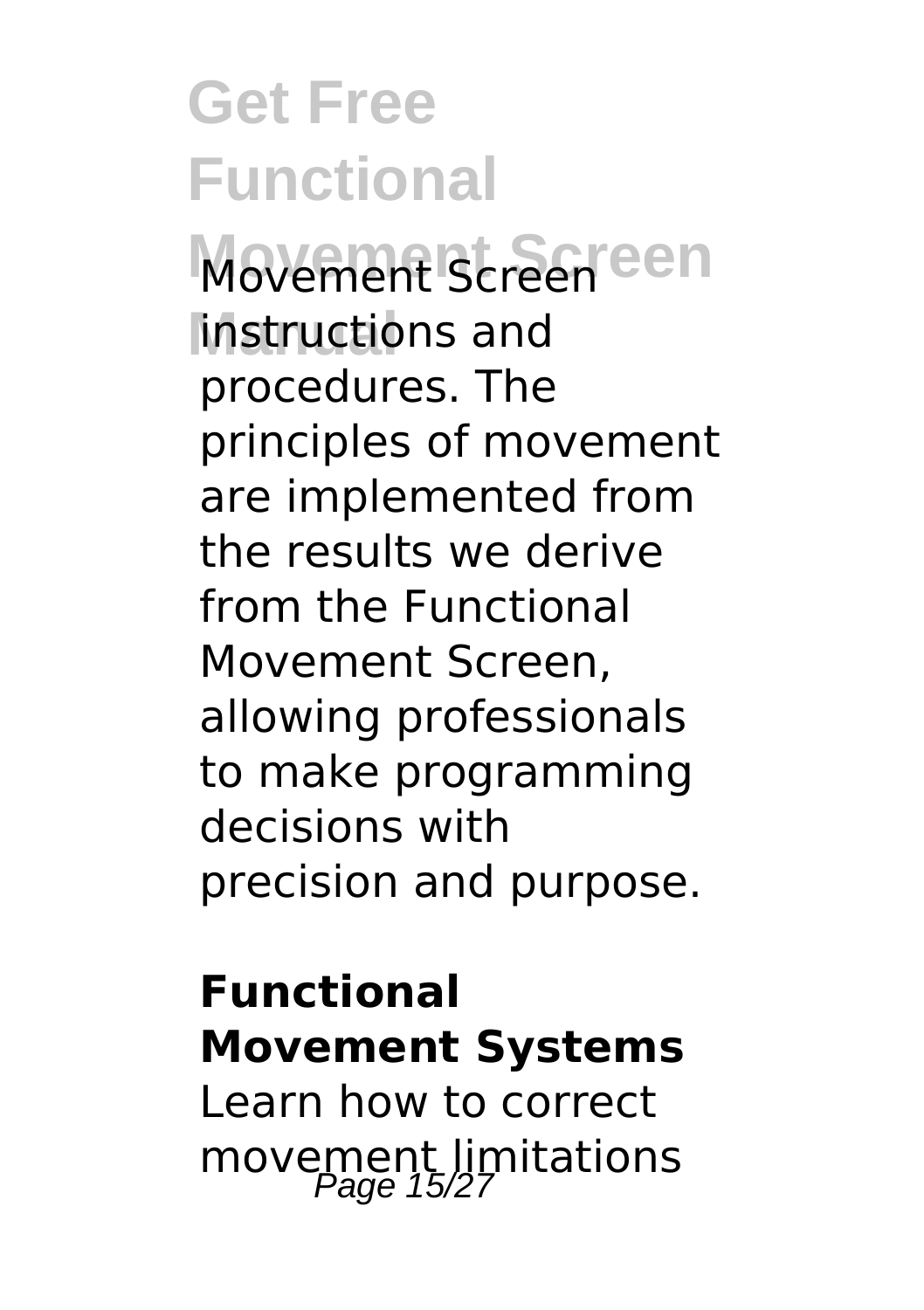**Movement Screen** identified in the Screen **With the FMS 2 Virtual** Certification course on September 19th. Includes FMS 2 Online, a full day of videobased lecture and demonstrations taught by FMS Co-founder, Dr. Lee Burton, and an interactive Q&A session with FMS instructors. Register Now

**Functional Movement Systems**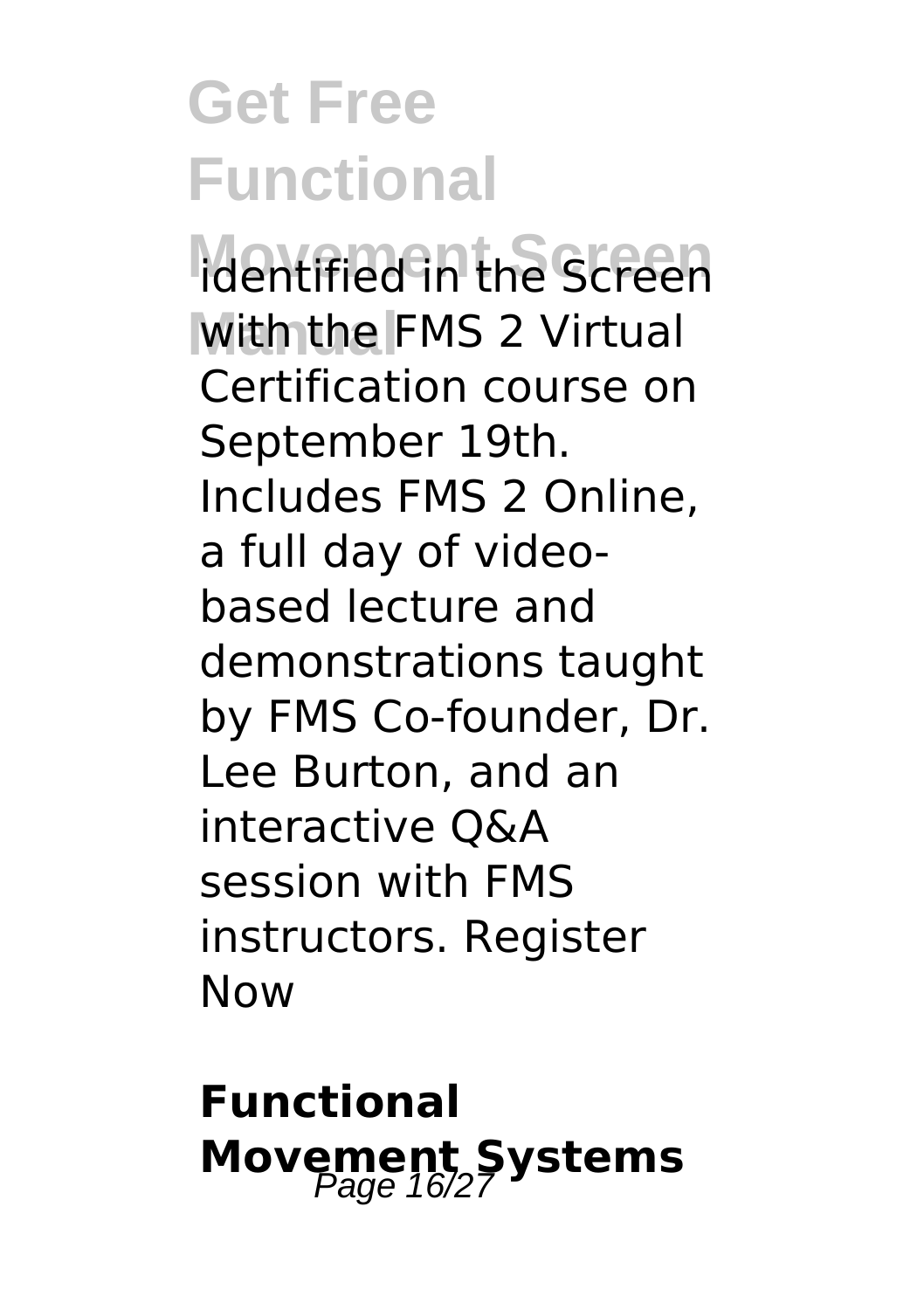**The Functional Screen Movement Screen The** Functional Movement Screen (FMS) is a predictive, but notdiagnostic, functional screening system. Th e FMS is an evaluation or screening tool created for use by profes- sionals who work with patients and clients for whom movement is a key part of exercise, recreation, fi tness, and athletics.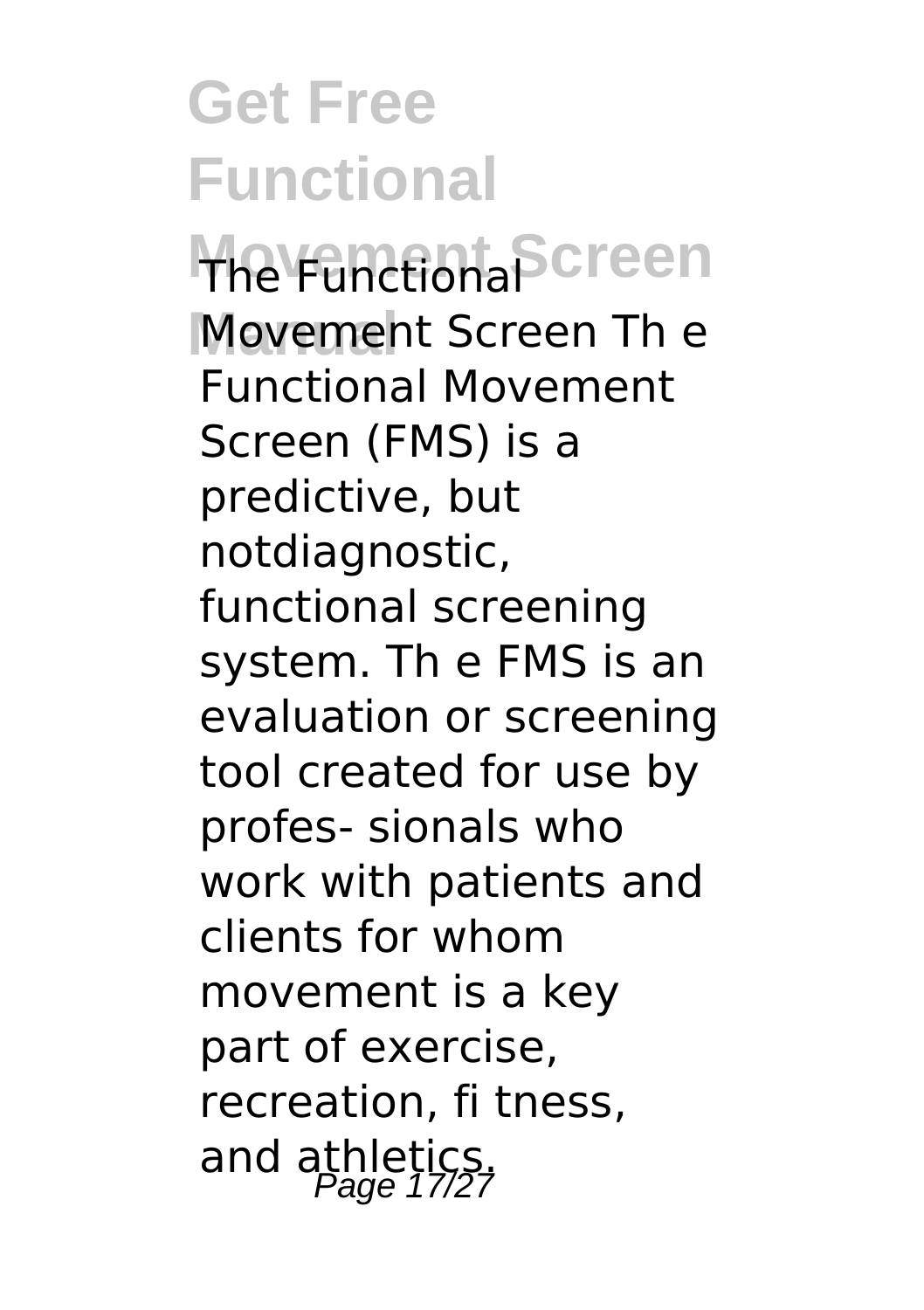# **Get Free Functional Movement Screen**

### **Functional Movement Assessment - NASMI** The FMS™is an attempt to capture movement pat- tern quality, and screen for movement competency in uninjured individual, using a simple, ordinal grad- ing system. It is not intended to be used for testing or assessment, but rather to demonstrate limitations or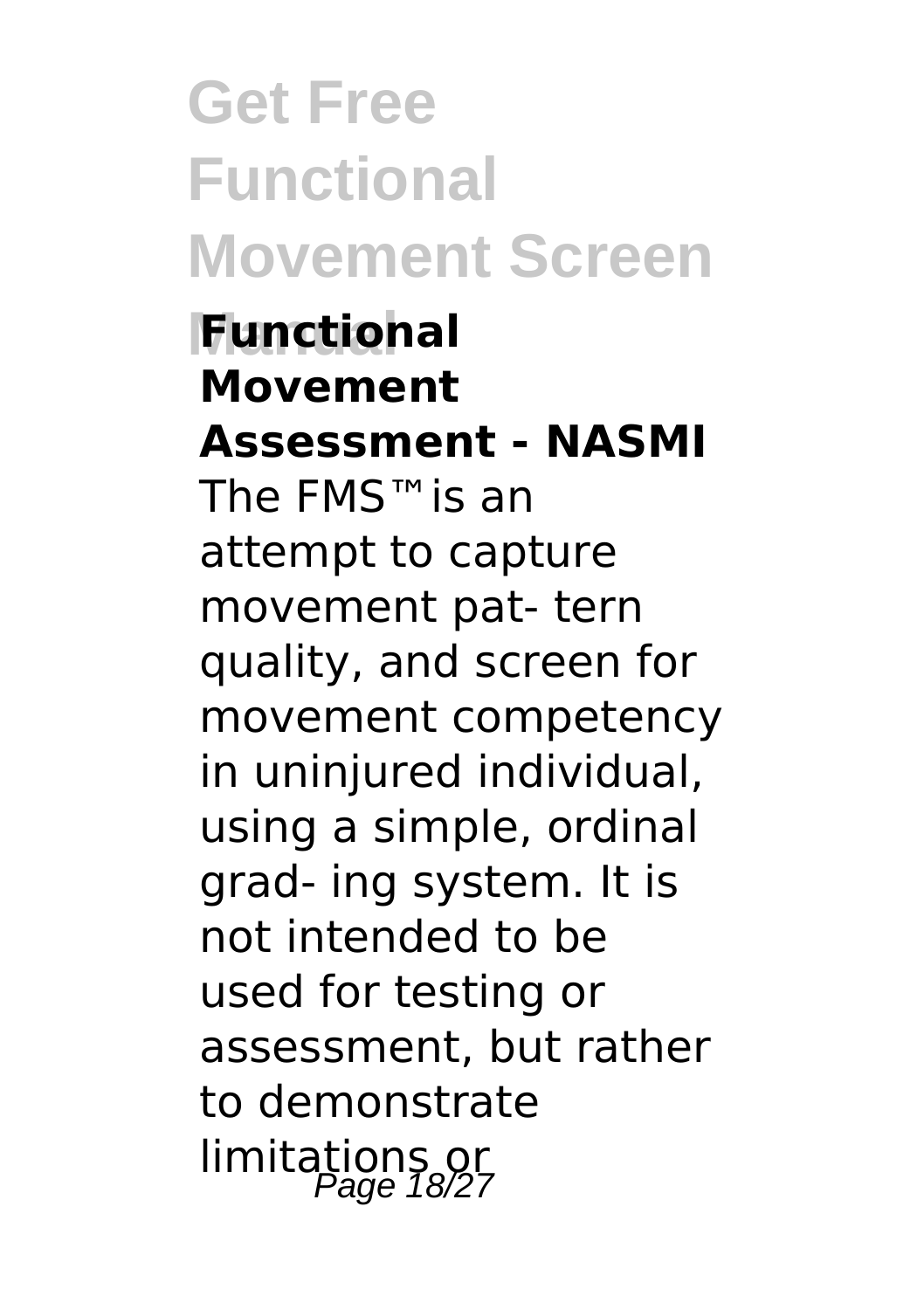asymmetries with een respect to common, fundamental human movement patterns.

#### **FUNDAMENTAL MOVEMENTS AS AN ASSESSMENT OF FUNCTION PART 2**

The functional movement screening (fms)™: An inter-rater reliability study between raters of varied experience. Int J Sports Phys Ther,9(1), 14-20. Study Journal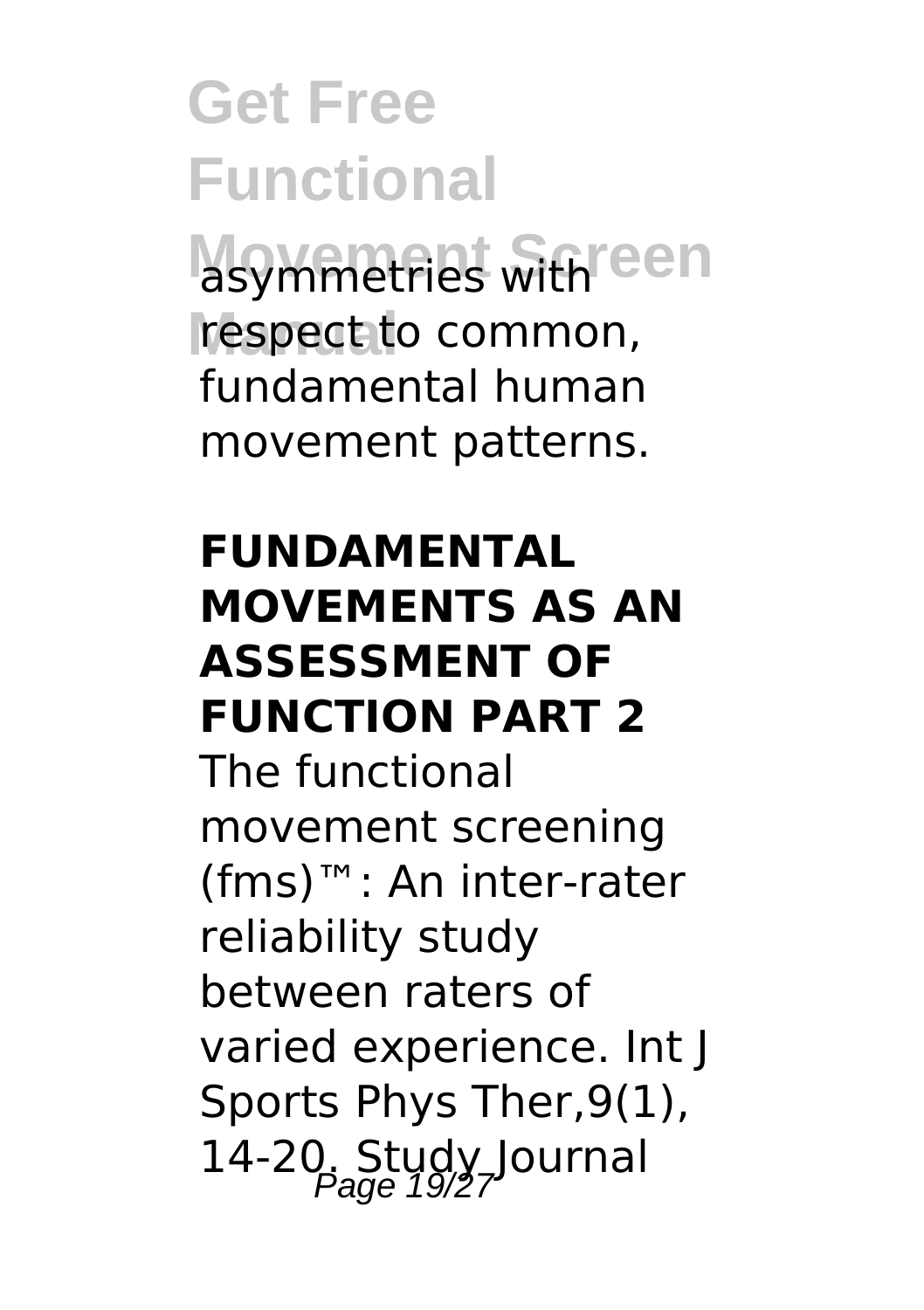Results. Onate et al,en **Manual** 2012J Strength Cond ResThe FMS total scores displayed high intersession and interrater reliabilities Bribble et al, J Strength Cond Res.

**The Selective Functional Movement Assessment** The Functional Movement Screen (FMS)™ is a screen- ing system that attempts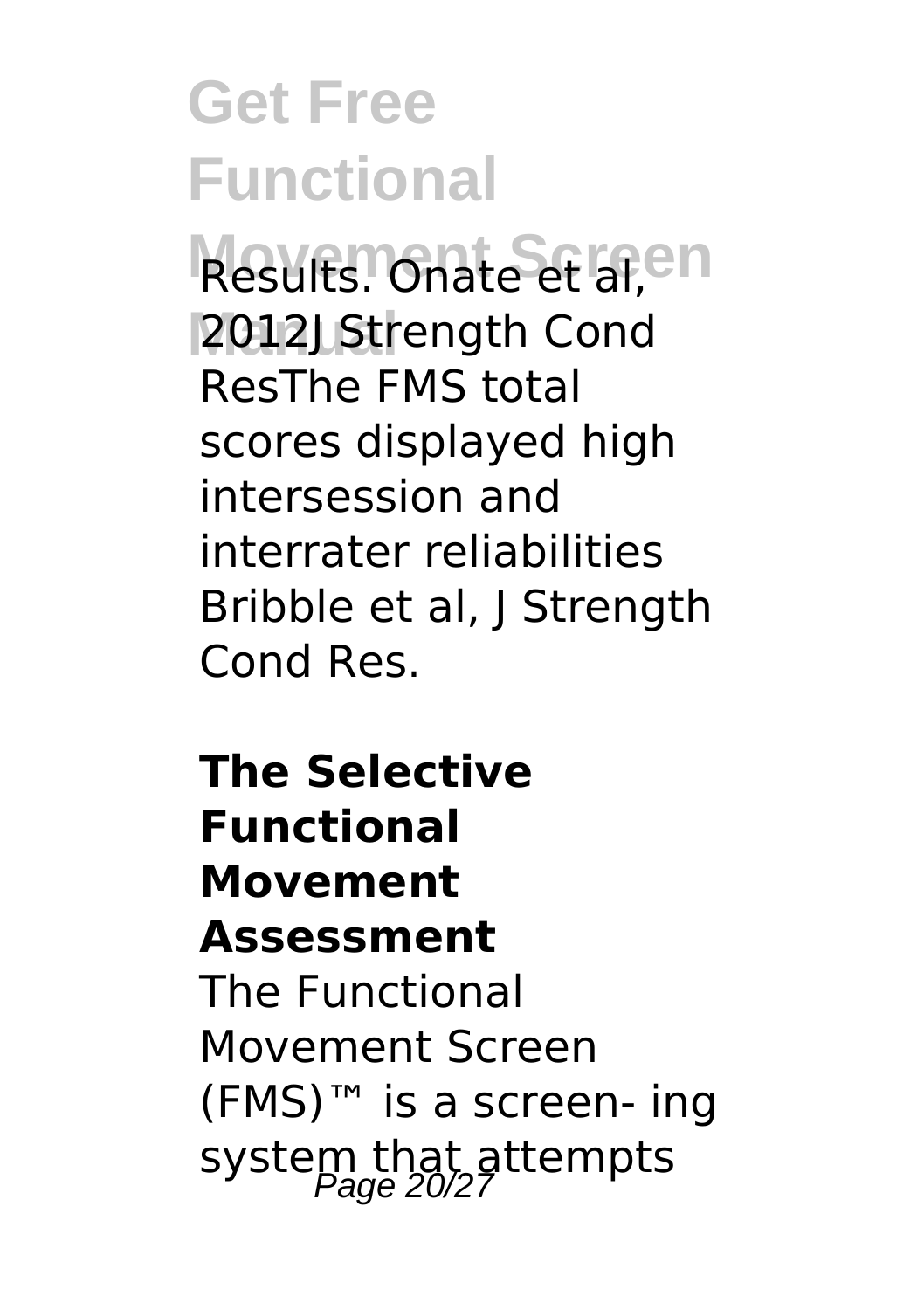allow the professional<sup>n</sup> to assess the fundamental movement patterns of an individual.2,11,12,1 3This screening system fills the void between the pre-participation/pr e-placement screenings and performance tests by evaluating individuals in a dynamic and functional capacity.

### **INVITED CLINICAL C OMMENTARYFUNCTI**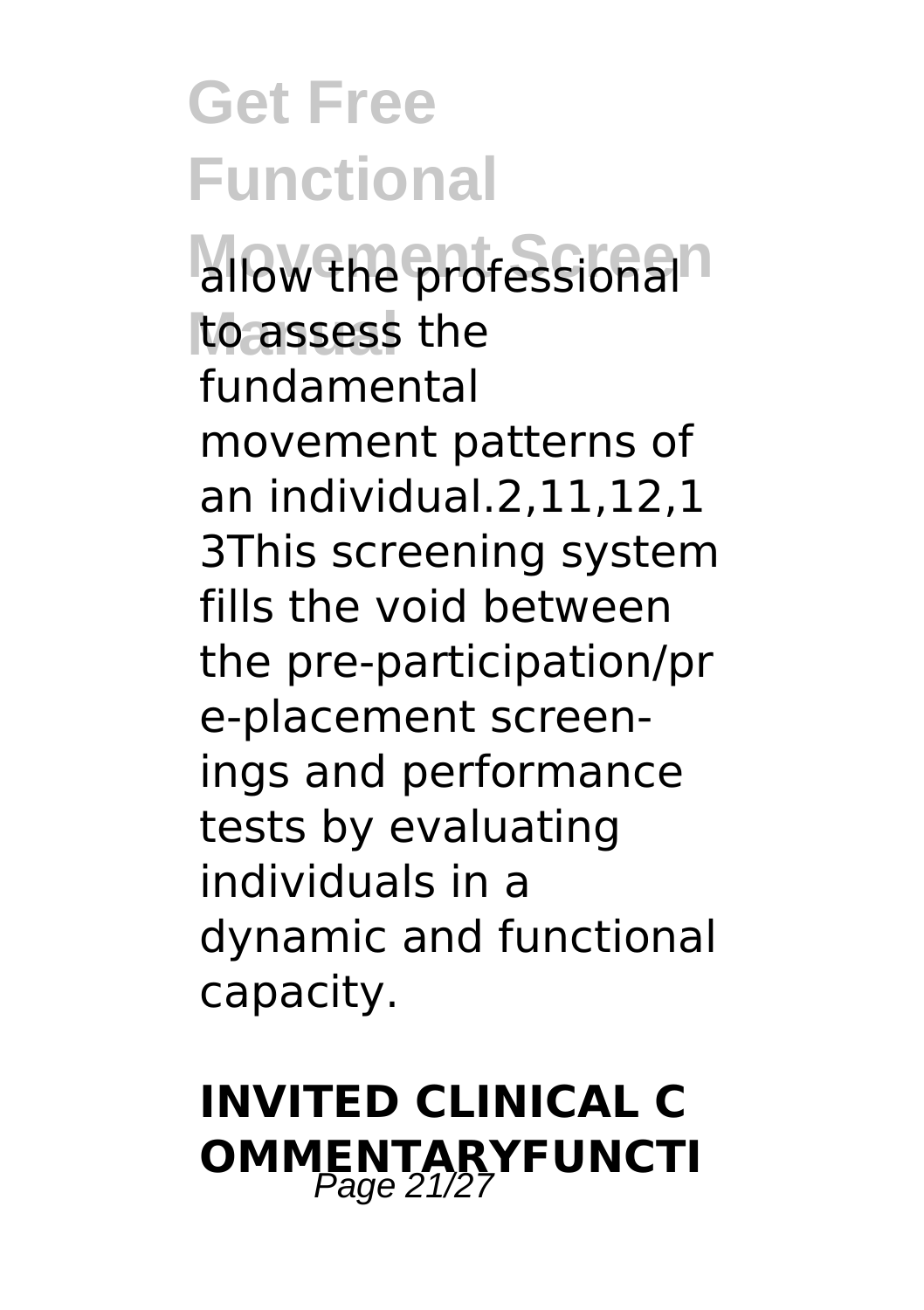### **MOVEMENT**en **SCREENING ...**

What is a functional movement screen? Functional Movement Screening (FMS) and the Selective Functional Movement Analysis (SFMA) are tools used to identify limitations or asymmetries in fundamental movement patterns. Analyzing a patient's fundamental movement patterns is<br>Page 22/27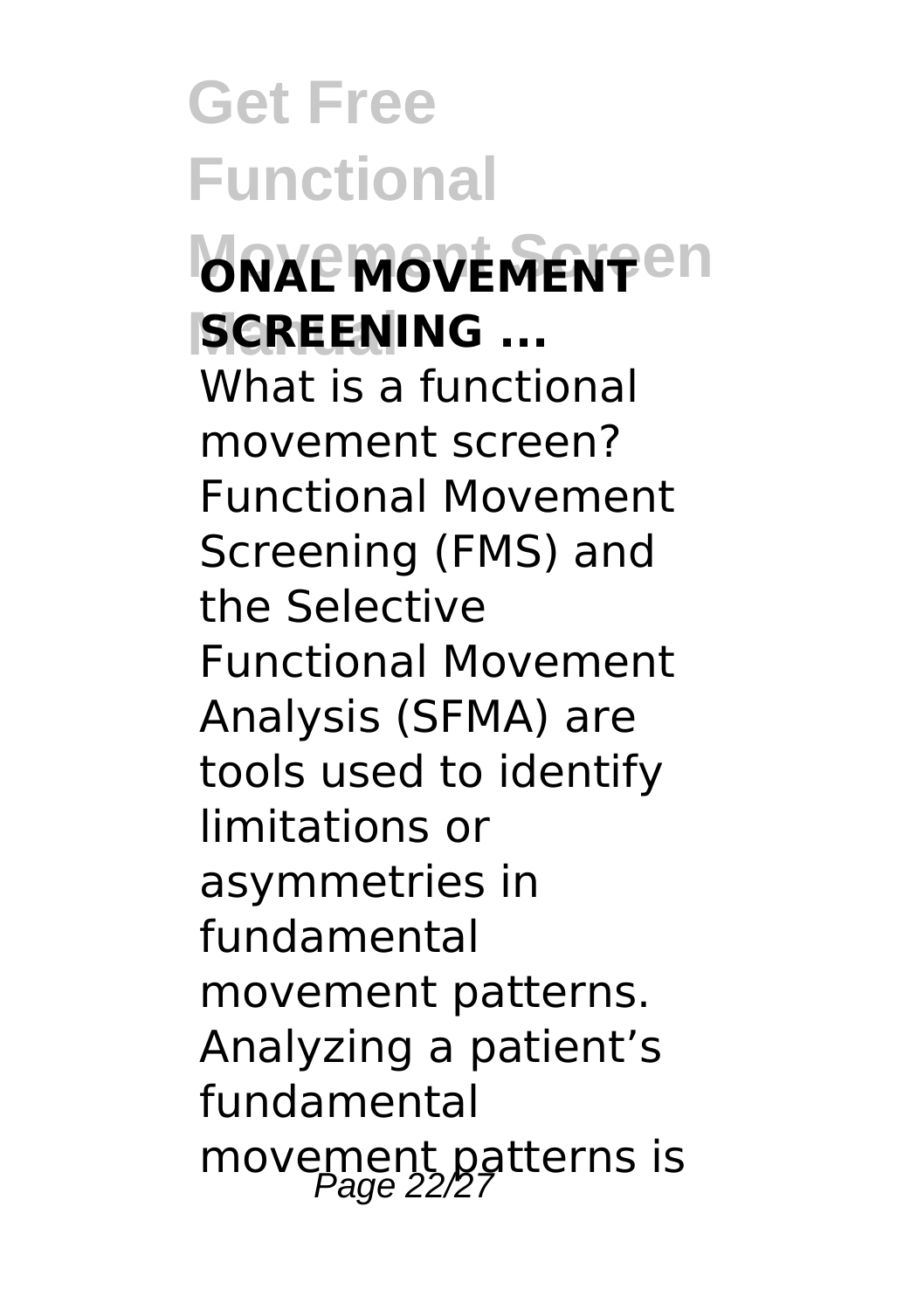a key component toen understanding their functional movement quality.

### **Functional Movement Screen » One on One Physical Therapy**

The Functional Movement Screen (FMS) Level 2 Course provides an opportunity to take results from the FMS and apply program design and exercise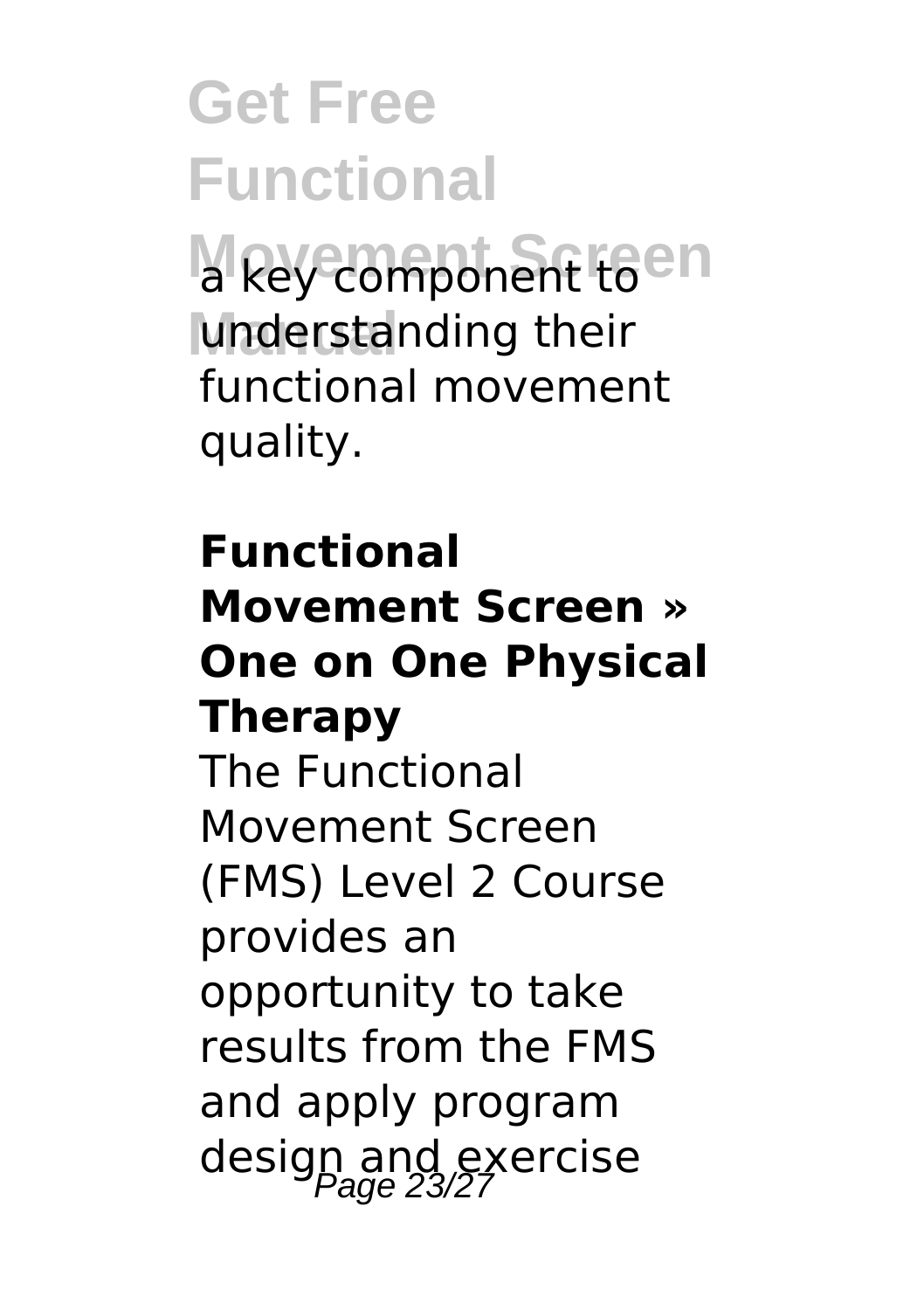selection to improve<sup>en</sup> **Manual** your client's fundamental movement baseline. The Level 2 course will begin with a brief review of the FMS and how to apply the scoring criteria correctly for best results.

#### **FMS Level 2 Course Description**

The Functional Movement Screen (FMS) and Selective  $P_{Pade}^{24/27}$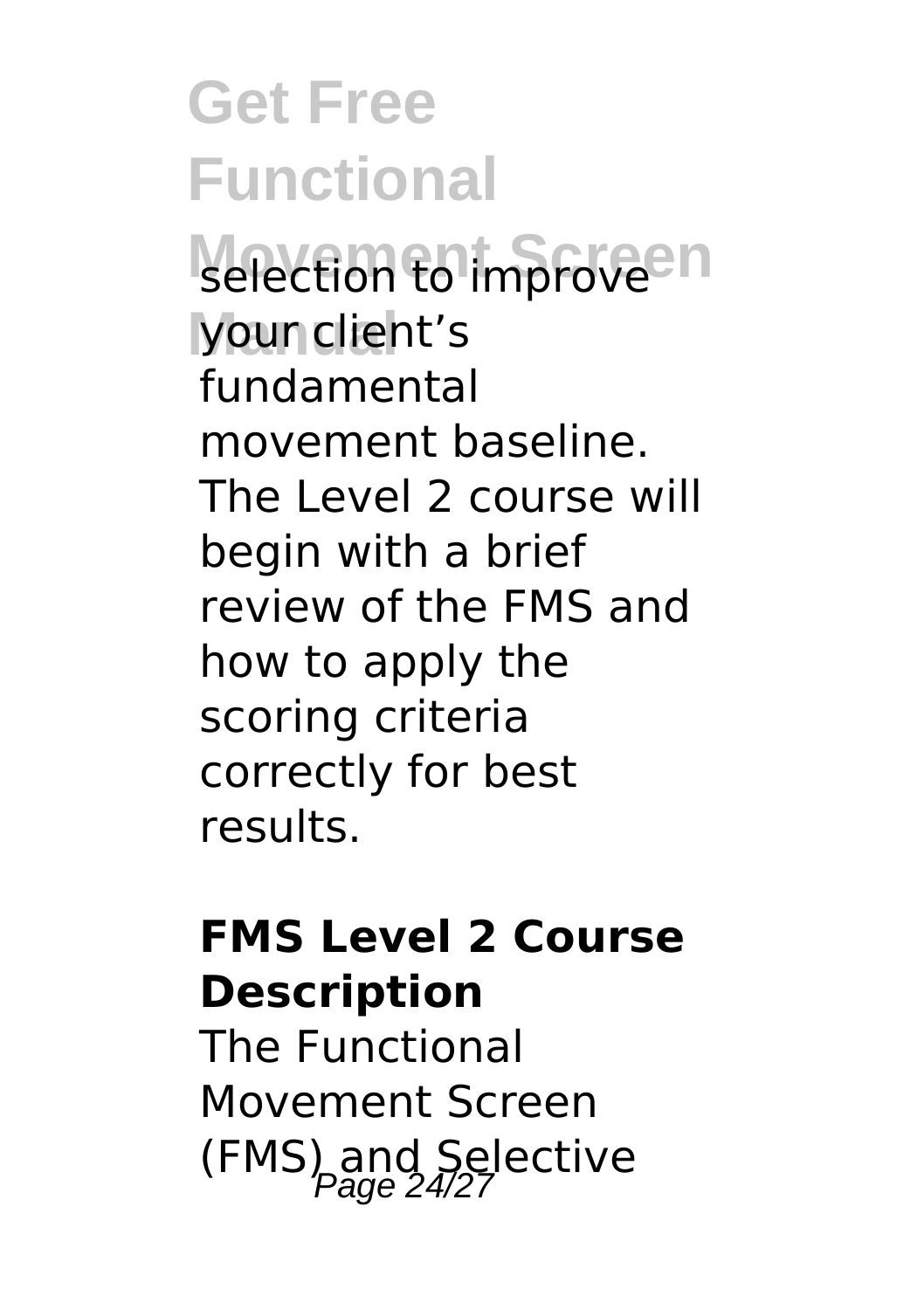**Functional Movement**<sup>n</sup> Assessment (SFMA) The FMS and SFMA are an evaluative system comprised of seven movement tests that require a balance of both mobility and stability. This is a total body assessment. These patterns are used to assess the quality of movements in the body.

### **Orthopedic Treatment | Manual** Page 25/27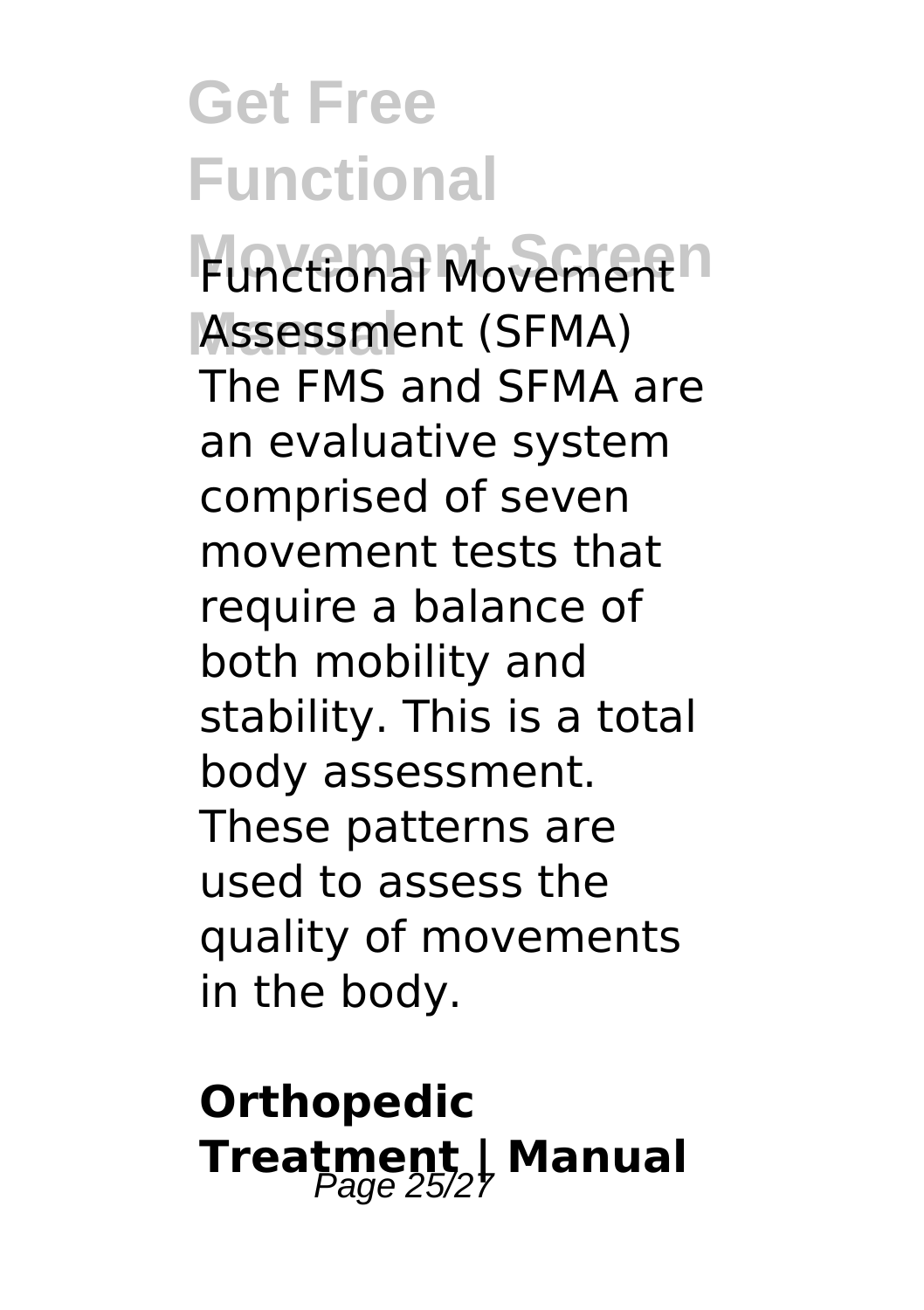### **Movement Screen Therapy | Functional Manual ...**

For example, markerbased motion analysis and electromyography have become the gold standard for evaluating movement pattern and biomechanical musculoskeletal deficits in modern sport science. In an attempt to translate a motion assessment tool into daily sports practice, the functional movement screen